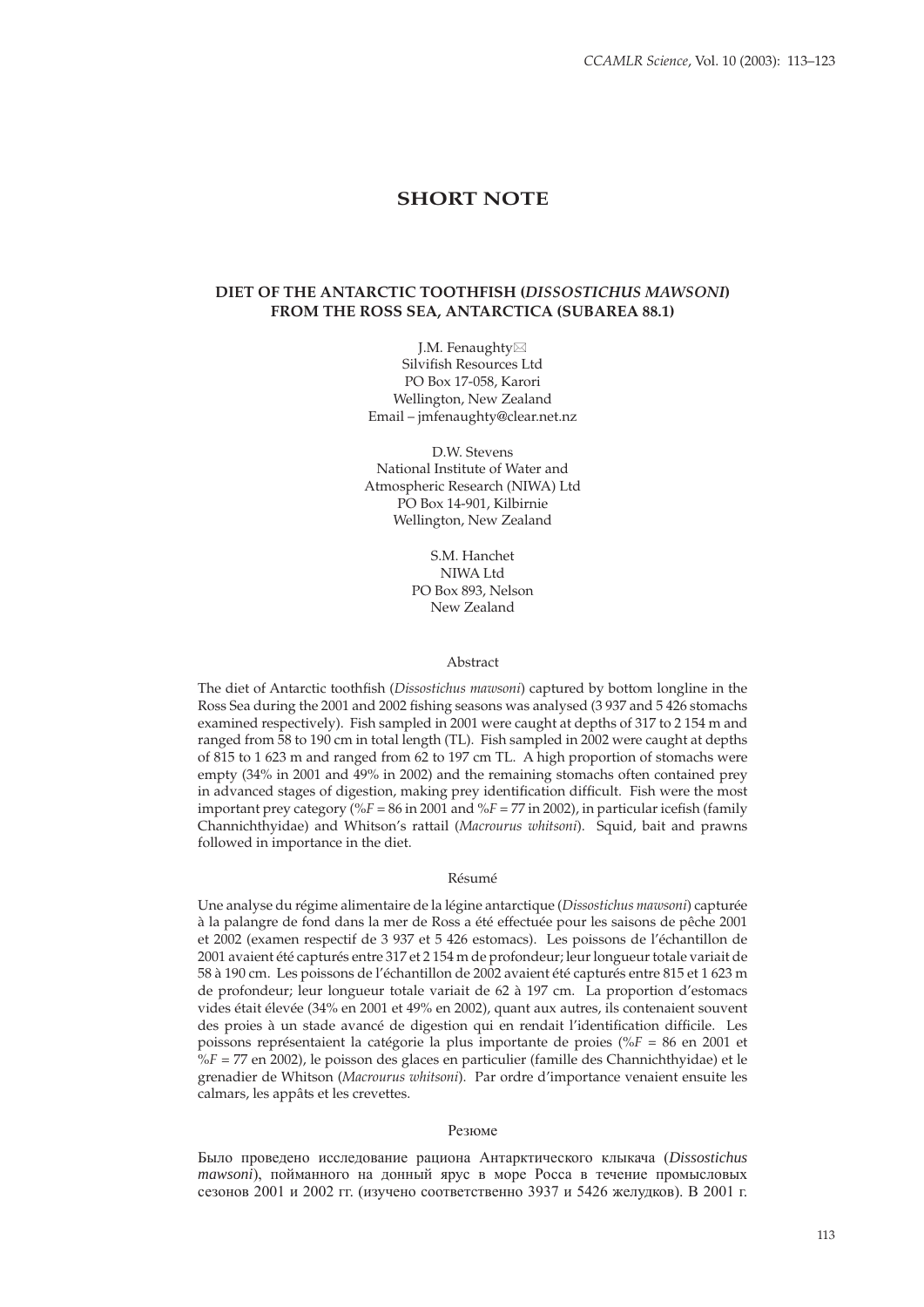рыба была поймана на глубинах 317–2154 м и ее общая длина (TL) колебалась в диапазоне от 58 до 190 см. В 2002 г. рыба была поймана на глубинах 815–1623 м и имела TL от 62 до 197 см. Большая часть желудков была пустой (34% в 2001 г. и 49% в 2002 г.), а в остальных случаях пища в желудках была часто в сильно переваренном состоянии, что затрудняло установление видовой принадлежности добычи. Рыба была основным объектом питания (%*F* = 86 в 2001 г. и %*F* = 77 в 2002 г.), особенно ледяная рыба (семейство белокровные рыбы (Channichthyidae)) и макрурус Уитсона (*Macrourus whitsoni*), вслед за ней по важности в рационе шли кальмары, наживка и креветки.

#### Resumen

Se analizó la dieta de la austromerluza antártica (*Dissostichus mawsoni*) capturada con palangres de fondo en el mar de Ross en las temporadas de pesca de 2001 y 2002 (3 937 y 5 426 estómagos, respectivamente). Los peces muestreados en 2001 fueron extraídos entre los 317 y 2 154 m de profundidad y su intervalo de tallas fue de 58 a 190 cm de longitud total (TL). Los peces muestreados en 2002 fueron extraídos entre los 815 y 1 623 m de profundidad, con un intervalo de tallas de 62 a 197 cm LT. Una alta proporción de los estómagos estaban vacíos (34% en 2001 y 49% en 2002), mientras que los demás estómagos por lo general contenían presas en estado de avanzada digestión, lo que hizo difícil su identificación. Los peces constituyeron el componente principal de la dieta (%*F* = 86 en 2001 y %*F* = 77 en 2002); los más abundantes fueron los peces de hielo (familia Channichthyidae) y las colas de rata de Whitson (*Macrourus whitsoni*) seguidos en orden decreciente por calamares, carnada y camarones.

> Keywords: Antarctic toothfish, *Dissostichus mawsoni*, diet, Ross Sea, trophic relationships, CCAMLR

### INTRODUCTION

The Antarctic toothfish (*Dissostichus mawsoni*) is a large nototheniid species endemic to the Antarctic continental shelf (Goldsworthy et al., 2002). The other species of the genus, the Patagonian toothfish (*D. eleginoides*), is widespread throughout the Southern Ocean, although it is most common in waters near the Antarctic Convergence (Pilling et al., 2001).

A number of commercially important international longline and trawl fisheries target D. eleginoides, and the level of unregulated and illegal fishing of this species is a cause for concern (Brandão et al., 2002). Most fishing effort for *D. mawsoni*, which has a more southern distribution, typically in higher latitudes south of 65ºS, is in Subarea 88.1 and to a lesser extent Subarea 88.2. These subareas encompass the Ross Sea. The longline fishery (trawling is not permitted within these subareas) in these waters is currently managed by CCAMLR as an exploratory fishery. An exploratory fishery only becomes an established fishery when sufficient data and stock information are judged to be available for informed and accurate management. This exploratory status requires a high degree of reporting and research data collection by licensed participants. Catch levels for an exploratory fishery are also managed at a precautionary level to compensate for uncertainties in data available for stock management.

To help manage this developing fishery sustainably, an understanding of the ecological relationships between *Dissostichus* spp. and other key species is required. An awareness of the trophic relationships is important, as removal of a large dominant predator from the environment is likely to affect many other species in the community (Pilling et al., 2001).

*D. mawsoni* is not only a top fish predator but a source of food for cetaceans (Yukhov, 1971) and seals (Calhaem and Christoffel, 1969; Stirling, 1971; Testa et al., 1985). Some authors consider it to be only second in importance to the Antarctic silverfish (*Pleuragramma antarcticum*) as a key component of the Antarctic pelagic food web (Testa et al., 1985; Eastman, 1993).

Although there have been a number of published observations on the diet of *D. eleginoides* (Duhamel, 1981; Duhamel and Pletikosic, 1983; Goldsworthy et al., 2002), particularly from southwest Atlantic waters (Permitin and Tarverdiyeva, 1972; Tarverdiyeva, 1972; Zhivov and Krivoruchko, 1990; McKenna, 1991; García de la Rosa et al., 1997; Pilling et al., 2001, amongst others), there are few published papers on the diet of *D. mawsoni*. The existing studies range from brief observations of marine mammal feeding (Weddell seals – Wohlschlag, 1968; Calhaem and Christoffel, 1969; sperm whales – Yukhov, 1971) to more comprehensive trophic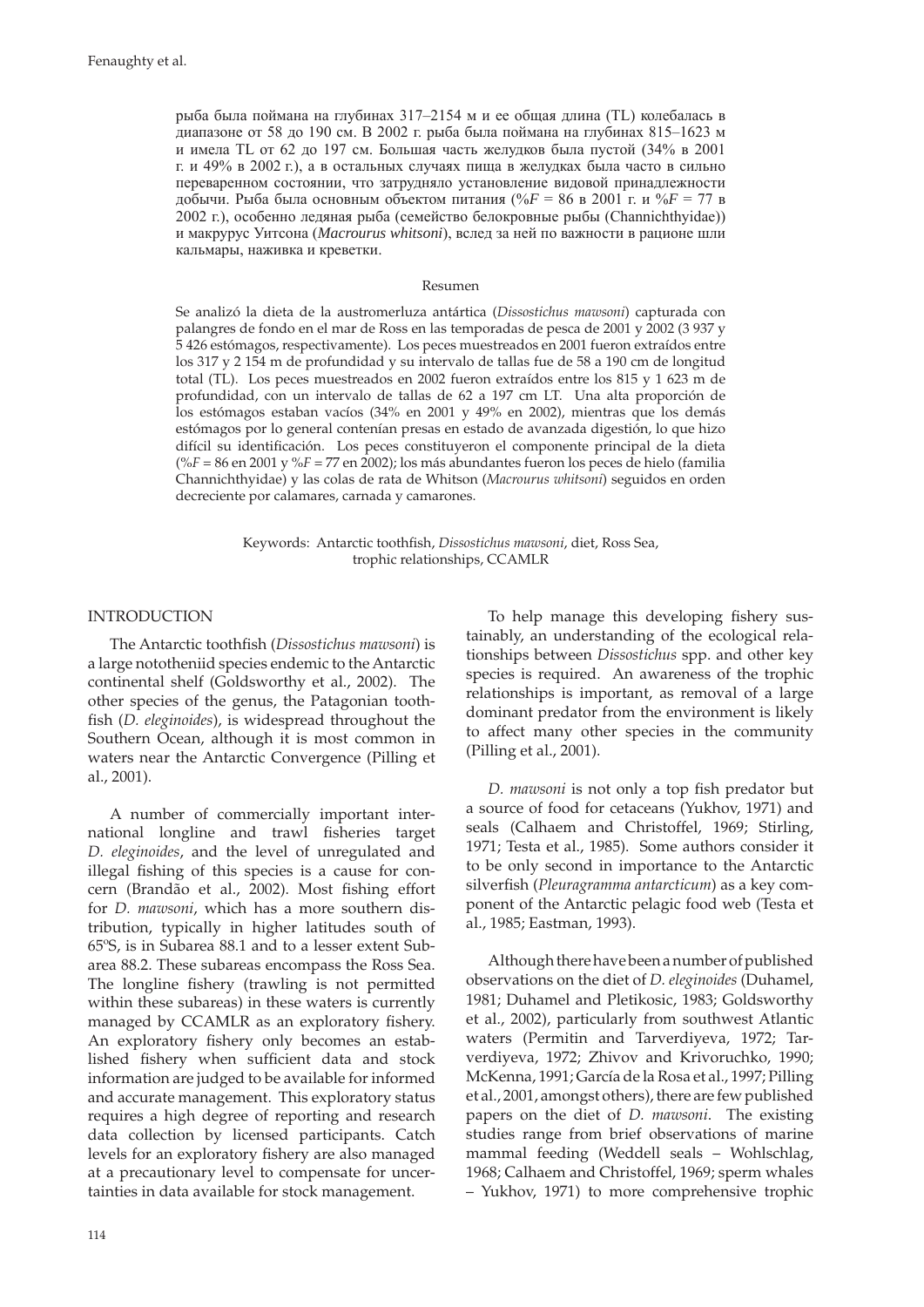studies (Gröhsler, 1992; Pakhomov and Tseytlin, 1992; Takahashi and Iwami, 1997). All these works were based on small sample sizes of fewer than 60 fish, making comparisons difficult.

This study presents dietary observations on *D. mawsoni* from the Ross Sea over the 2001 and 2002 summer fishing seasons, with the aim of increasing our understanding of the trophic relationships of this species within the Antarctic ecosystem.

### MATERIALS AND METHODS

*D. mawsoni* stomach samples were obtained during cruises of the longliner *San Aotea II*, fishing under an exploratory permit in the Ross Sea (Subarea 88.1) during two summer seasons (January–March 2001 and January–March 2002).

Fish were caught by bottom longline at depths of 317–2 154 m in 2001 and 815–1 623 m in 2002, using Mustad autoline hooks baited with arrow squid (*Notodarus* spp.) and jack mackerel (*Trachurus*  spp.).

One of the authors (J.M. Fenaughty) and the scientific international and national observers on board the vessel collected biological data (total length (TL), weight, sex, gonad stage and otoliths) from about 40% of all *D. mawsoni* captured during the surveys. *D. mawsoni* were randomly subsampled where catches exceeded 100 fish on targeted line sets, and exceeded 30 fish during exploratory line sets.

Stomachs from 3 937 *D. mawsoni* in 2001 and 5 426 *D. mawsoni* in 2002 were examined and graded according to their fullness and digestive state. These parameters were assessed according to five-point scales. For stomach fullness, these were: empty, trace, part full, nearly full and full; and for state of digestion: fresh, slightly digested, advanced digestion, digested and mixed stages. Often digestion was advanced, making prey identification difficult. Food items present in the stomach contents were identified to the highest possible taxonomic group.

The frequency of occurrence (%*F*) was calculated for each food item, i.e. the number of stomachs in which a food item occurred expressed as a percentage of the total number of stomachs containing food.

### RESULTS

During the 2001 fishing season, heavy sea-ice in many areas focused early-season exploratory effort well to the south onto shallower areas within the Ross Sea. *D. mawsoni* at these depths (300–800 m) were typically smaller than those captured in deeper water (800–1 700 m) later in  $2001$  (mean = 116.2 cm TL) and during the following season (mean = 130.4 cm TL) (Figure 1). The length distribution of the 2001 sample is thus characterised by a broadly defined peak of juvenile fish (at about 85 cm TL), which are largely absent from the 2002 sample.

In 2001, 34% of 3 937 stomachs examined were empty; the remainder were largely partly full (25% held traces of food, 23% held small amounts of food, Figure 2a). Of the 2 583 stomachs that contained food, only 13% contained fresh food items. The remaining stomachs contained food that was mainly in early to advanced stages of digestion (34% and 24% respectively) (Figure 2b).

In 2002, 49% of 5 426 stomachs examined were empty and, as in the previous year, the remainder were largely partly full (15% held traces of food, 20% held small amounts of food, Figure 3a). Of the 2 714 stomachs that contained food, only 8% contained fresh food items. The remaining stomachs contained food that was mainly in advanced stages of digestion or fully digested (29% and 39% respectively) (Figure 3b).

Fish constituted the most important food category in both fishing seasons, occurring in 86% of stomachs in 2001 and 78% in 2002 (Table 1). Most fish were in advanced stages of digestion and could not be identified. In 2002, fish were identified to family or species level in 260 stomachs (8.6% of stomachs containing food items) (Table 2). On occasion, more than one species of fish was present in the same stomach. Icefish (family Channichthyidae) and Whitson's rattail (*Macrourus whitsoni*) were the most important fish prey groups (54% and 37% of stomachs). The taxonomy of Channichthyidae in the Ross Sea region is currently under revision by the Museum of New Zealand. The eel cod (*Muraenolepis microps*) and the deepsea cod (*Antimora rostrata*) were relatively common. Plunderfish (*Pogonophryne permitini*) and barracudina (Paralepididae) were less frequently present. Antarctic starry skates (*Raja georgiana*) or skate egg cases were sometimes present in stomachs from large *D. mawsoni*.

Cephalopods, particularly squid, were the next most important prey group, occurring in 5% of stomachs in 2001 and 14% in 2002. Squid often attacked hooked *D. mawsoni* on the line, leaving deep wounds and obvious sucker marks on the bodies of the fish. Octopus and the mesopelagic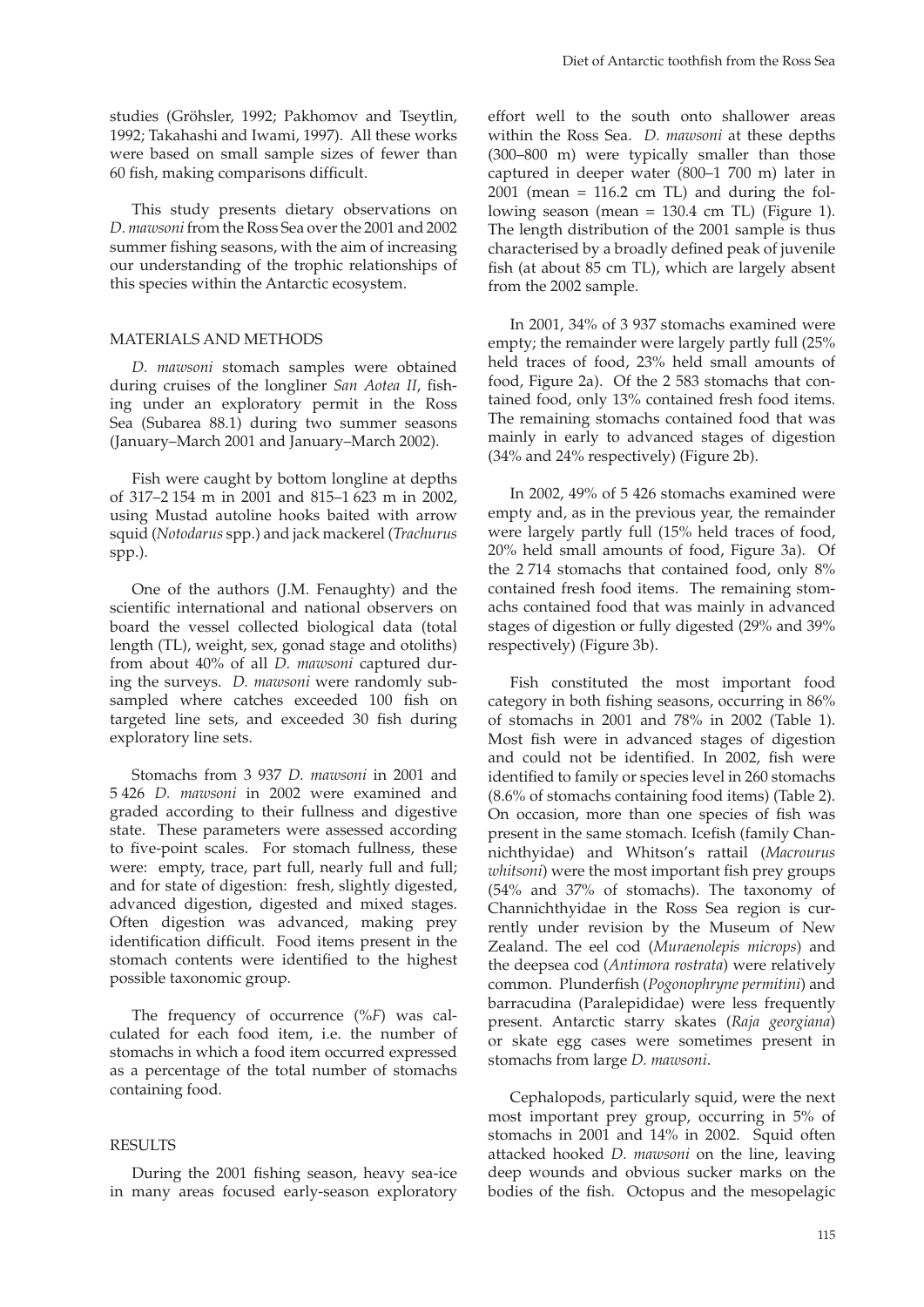Table 1: Frequency of occurrence (%*F*) of food items in the diet of *Dissostichus mawsoni* sampled in the Ross Sea, 2001 and 2002 fishing seasons: *n* – number of stomachs containing each food item; - – not identifiable to taxonomic level; 0 – absent. (Note: Identification and classification of food items was more rigorous in 2002 than in 2001.)

|                                                                         |                                                                    | 2001                       |                     | 2002                                     |                                    |
|-------------------------------------------------------------------------|--------------------------------------------------------------------|----------------------------|---------------------|------------------------------------------|------------------------------------|
|                                                                         |                                                                    | $\boldsymbol{n}$           | $\%F$               | $\boldsymbol{n}$                         | $\%F$                              |
| Coelenterata<br>Scyphozoa<br>Schleractinia                              | medusae<br>coral                                                   | 1<br>$\overline{2}$        | 0.04<br>0.08        | 4<br>$\mathbf{0}$                        | 0.2                                |
| Crustacea<br>Decapoda<br>Amphipoda<br>Isopoda                           | prawns<br>amphipods<br>isopods                                     | 138                        | 5.3                 | 160<br>153<br>5<br>$\overline{2}$        | 5.3<br>5.1<br>0.2<br>0.07          |
| Mollusca<br>Gastropoda<br>Cephalopoda                                   | unidentified squid<br>Octopoteuthis rugosa<br>unidentified octopus | 199<br>137<br>62           | 7.7<br>5.3<br>2.4   | 532<br>$\overline{2}$<br>433<br>37<br>60 | 17.6<br>0.07<br>14.3<br>1.2<br>2.0 |
| Echinodermata                                                           | unidentified echinoderms                                           | 1                          | 0.04                | $\theta$                                 |                                    |
| <b>Pisces</b><br>Chondrichthyes<br>Osteichthyes                         | Raja (Amblyraja) georgiana<br>skate egg case<br>(refer Table 2)    | 1<br>$\theta$<br>2240      | 0.04<br>86.4        | 7<br>1<br>2355                           | 0.2<br>0.03<br>77.9                |
| Other                                                                   | bait<br>penguin remains<br>hooks<br>rocks                          | 310<br>1<br>$\theta$<br>37 | 12.0<br>0.04<br>1.4 | 332<br>3<br>$\overline{2}$<br>114        | 11.0<br>0.1<br>0.07<br>3.8         |
| Unidentified prey                                                       |                                                                    | 3                          | 0.1                 | 5                                        | 0.2                                |
| Total number of prey items<br>Total number of stomachs containing food* |                                                                    | 2930<br>2594               |                     | 3515<br>3025                             |                                    |

\* The number of stomachs containing food in the 2001 and 2002 fishing seasons was higher than mentioned in the text (and in Tables 1 and 2) as data were not always collected for stomach and digestion state.

| Table 2: | Frequency of occurrence $(\%F)$ of fish families and species  |
|----------|---------------------------------------------------------------|
|          | (Osteichthyes) identified in the diet of Dissostichus mawsoni |
|          | caught in the Ross Sea, 2002 fishing season: $n -$ number of  |
|          | stomachs containing each food item.                           |

| Family                                                                              |                          | п          | $\%F$ |
|-------------------------------------------------------------------------------------|--------------------------|------------|-------|
| Muraenolepididae                                                                    | Muraenolepis microps     | 19         | 7.3   |
| Artedidraconidae                                                                    | Pogonophryne permitini   | 3          | 1.2   |
| Channichthyidae                                                                     | unidentified icefish     | 140        | 53.8  |
| Paralepididae                                                                       | unidentified barracudina | 2          | 0.8   |
| Macrouridae                                                                         | Macrourus whitsoni       | 96         | 36.9  |
| Moridae                                                                             | Antimora rostrata        | 12         | 4.6   |
| Total number of prey items<br>Total number of stomachs containing identifiable fish |                          | 272<br>260 |       |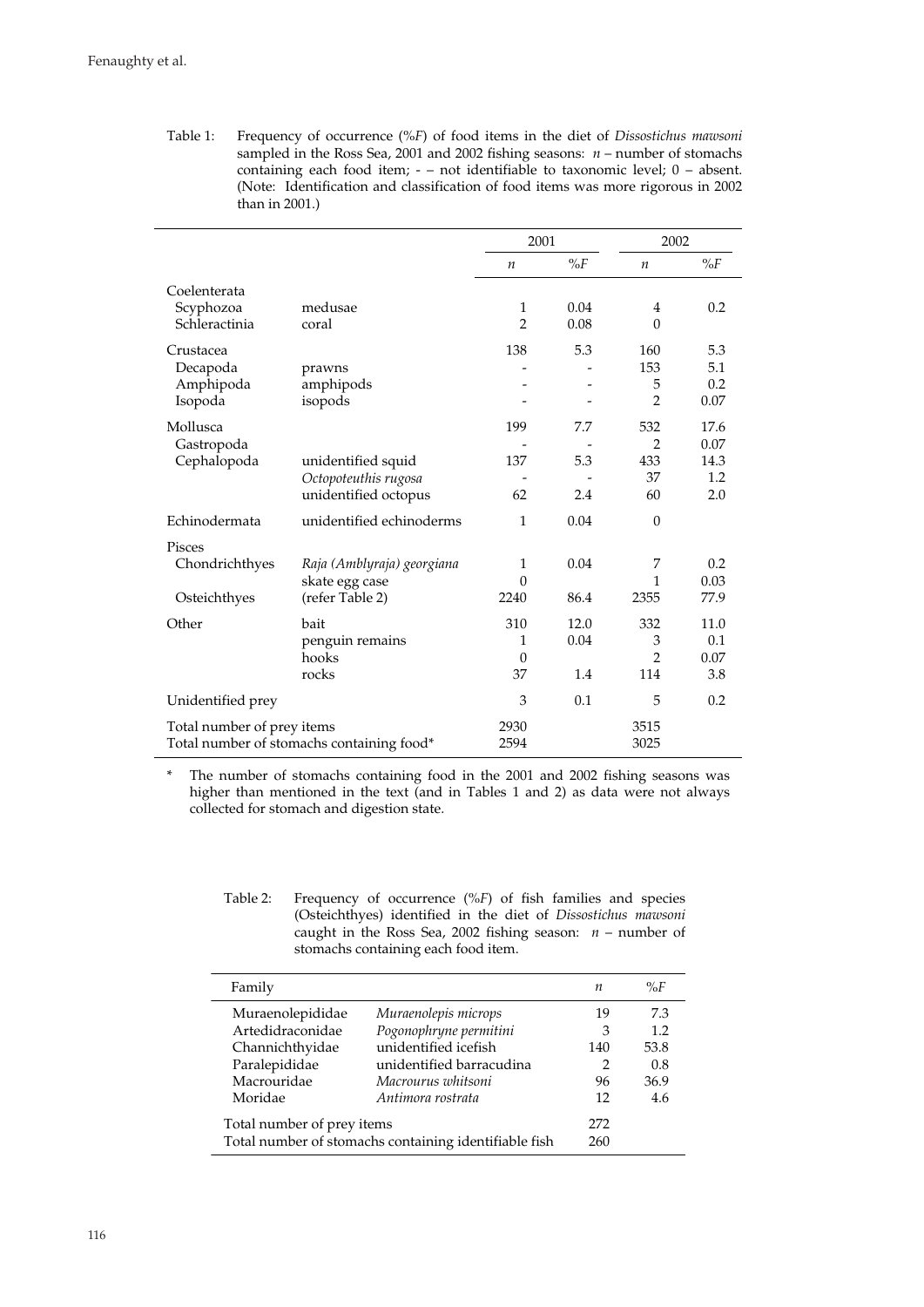

Figure 1: Length frequencies of *Dissostichus mawsoni* sampled for stomach contents during the 2001 and 2002 fishing seasons:  $n$  – number of fish sampled;  $x$  – mean length; CV – coefficient of variation.



Figure 2: (a) Stomach state (*n* = 3 937) and (b) digestion state (*n* = 2 583) for *Dissostichus mawsoni* captured during the 2001 fishing season.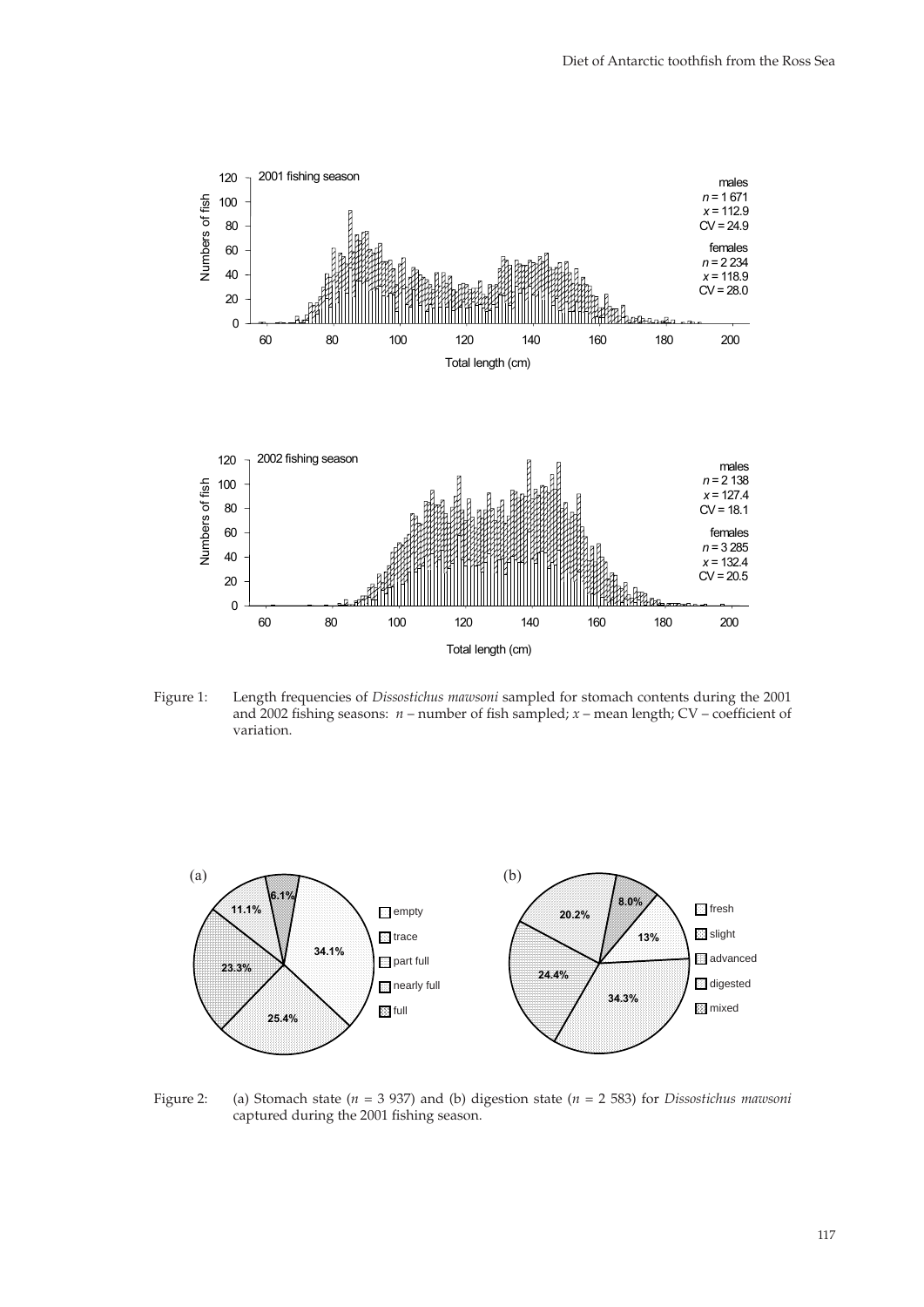

Figure 3: (a) Stomach state (*n* = 5 426) and (b) digestion state (*n* = 2 714) for *Dissostichus mawsoni* captured during the 2002 fishing season.

cephalopod *Octopoteuthis rugosa* (only separated from 'squid' in the 2002 survey) were quite common but localised prey items.

Prawns (possibly *Nauticaris* spp.) were a relatively important prey item and were found in about 5% of stomachs in 2002. They were also observed during the 2001 sampling although they were aggregated under the category Crustacea for that year. Live amphipods and isopods were also found in a few stomachs.

Bait, with marks indicating that *D. mawsoni* had been feeding on the line before capture, was present in 11 to 12% of stomachs examined in both seasons. Fish hooks were also found in some stomachs. Other items recovered were a large quantity of rocks, the remains of three penguins, and the occasional jellyfish, echinoderm, coral remnant and gastropod.

To briefly examine the effect of *D. mawsoni* size on the diet, the 2001 and 2002 samples were subdivided into three length classes: a subadult class of less than 100 cm and two arbitrary adult classes, medium-sized adults of 100 to 149 cm and large adults of 150 to 200 cm TL (Figures 4 and 5). The subadult length class was defined based on data on *D. eleginoides,* which reaches sexual maturity at about 100 cm in length (Konforkin and Kozlov, 1992 from Goldsworthy et al., 2002), and on recent work on both *Dissostichus* species (Horn, 2002).

In general, in both fishing seasons bait and crustaceans were more commonly encountered in the stomachs of smaller fish, while squid and rocks were more common in stomachs from larger fish. In 2001, the proportion of fish prey was slightly higher in the stomachs of smaller *D. mawsoni.*

### DISCUSSION

Subadult and adult *D. mawsoni* in the Ross Sea (300–2 100 m depths) are primarily piscivorous, although they feed on a wide variety of prey. Icefish and *M. whitsoni* were the most frequently identified fish in the stomachs examined, and *M. microps* and *A. rostrata* were also relatively common. *P. permitini*, Paralepididae and *R. georgiana* were occasionally present. Squid, bait and prawns were also important food items. Octopus was a relatively common but localised prey. *O. rugosa*  was also a common prey in some areas, suggesting epibenthic feeding.

A number of fish prey species, in particular *M. whitsoni*, were caught on baited hooks before being eaten in turn by toothfish.

By size category, crustaceans and bait were more commonly encountered in the stomachs of smaller fish, while squid and rocks were more common in stomachs from larger fish. A higher proportion of juvenile *D. mawsoni* were caught in 2001 when fishing was conducted in shallower waters closer to the Antarctic continent than in 2002 when more fishing was conducted in deeper water. During the 2001 season 53% of sets were made in waters less than 1 000 m in depth.

A high proportion of the stomachs contained prey in advanced stages of digestion. This may be due to an efficient digestive system, regurgitation of fresh prey (see below), or the cessation of feeding once the fish has been hooked. Likewise, many stomachs were empty, particularly in 2002 when more fishing was conducted in deeper water (34%) of stomachs in 2001 and 49% in 2002). This may be due in part to a lack of food resources or lower feeding intensity (García de la Rosa et al., 1997), particularly in deeper water, or regurgitation of stomach contents prior to landing.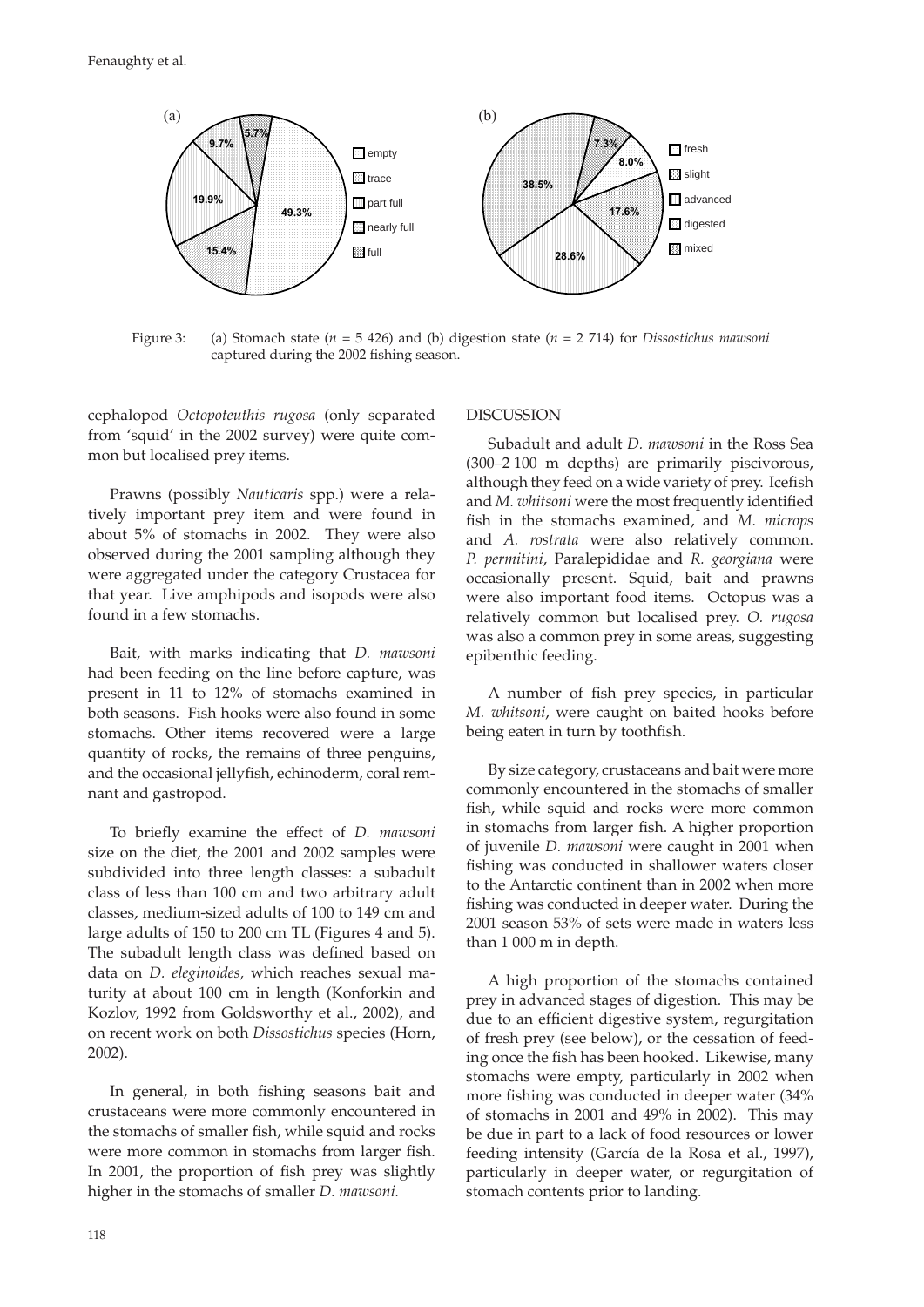

Figure 4: Proportion of *Dissostichus mawsoni* stomachs from the 2001 fishing season containing each food category by size class. *n* – number of stomachs.



Figure 5: Proportion of *Dissostichus mawsoni* stomachs from the 2002 fishing season containing each food category by size class. *n* – number of stomachs.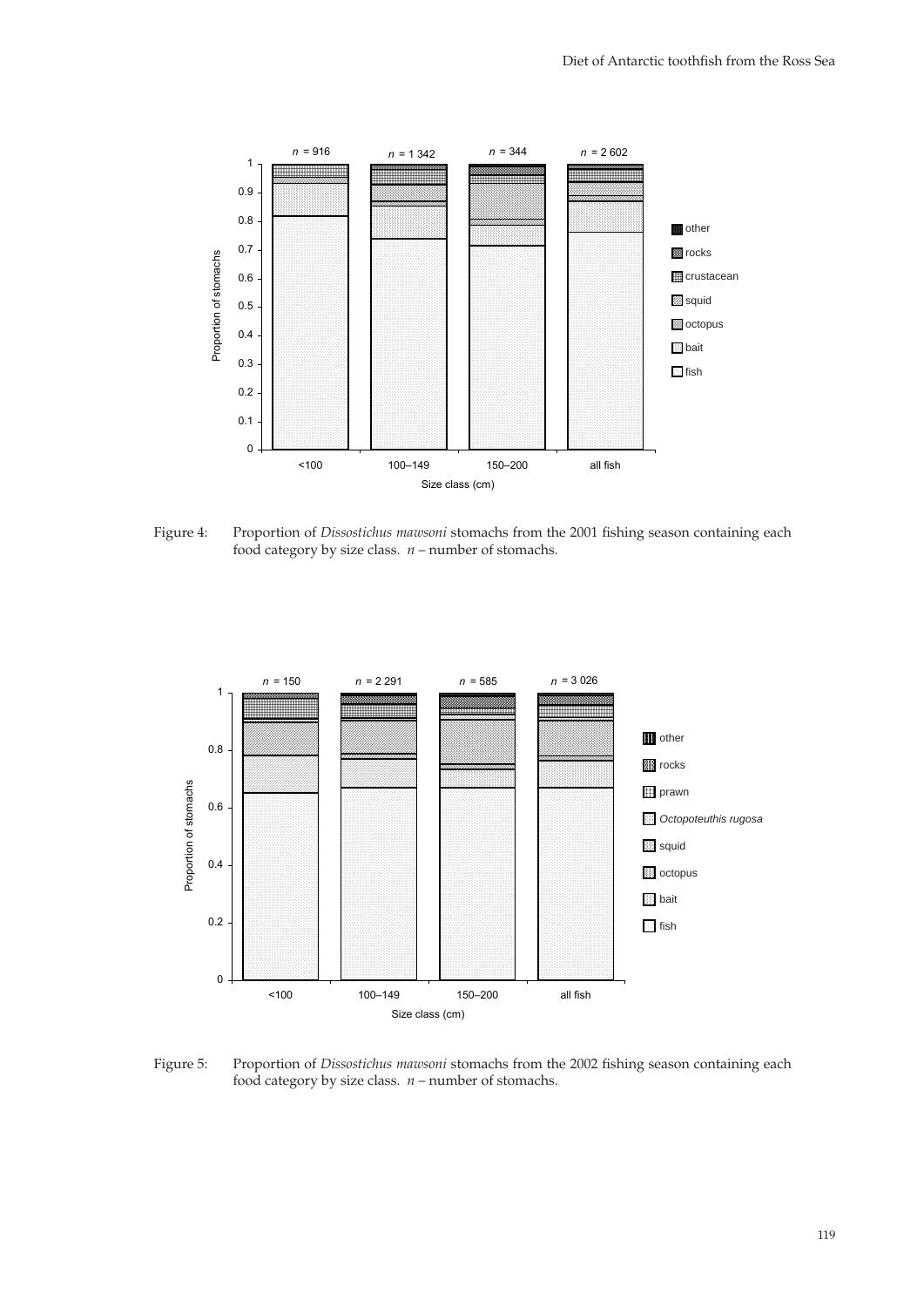Although like all nototheniids, *Dissostichus* spp. lack a swim bladder, stomach contents from longline-caught fish may be affected by regurgitation. Pilling et al. (2001) compared the diet of *D. eleginoides* caught by longlining and by potting from east Shag Rocks (South Georgia) in 300 to 600 m depths, and found that only 28% of pot-caught fish exhibited empty stomachs, in comparison to  $91\%$  of fish captured by longline. They suggested that feeding studies based on longline-caught fish might be biased as regurgitation rates may vary with prey species.

However, the current study observed similar percentages of empty stomachs (34% in 2001) to those observed in pot-caught fish when fishing was carried out over a wide range of depths (300– 2 100 m). In a study of trawl-caught *D. eleginoides*  from the waters around Macquarie Island (500– 1 290 m) over three summer seasons, the percentage of empty stomachs varied significantly  $(15-62\%)$ , although no evidence of regurgitation was found in the stomachs examined (Goldsworthy et al., 2002).

Cursory observations of the diet of *D. mawsoni*  were reported by Calhaem and Christoffel (1969) while studying the feeding habits of a Weddell seal (*Leptonychotes weddelli*) from an ice hole in McMurdo Sound. The seal preyed only on *D. mawsoni,* the stomachs of which contained numerous *P. antarcticum*, a small abundant pelagic nototheniid of the Antarctic shelf. Yukhov (1971) examined 59 intact, fresh *D. mawsoni* (97–174 cm TL) taken from the stomachs of sperm whales captured largely in open oceanic waters of the Pacific sector of Antarctica. The *D. mawsoni* stomachs were dominated by squid (20–33 cm mantle length), with remnants of small fishes in one stomach and stones in others.

Pakhomov and Tseytlin (1992) analysed the diet of 52 *D. mawsoni* (214–4 450 g, length data unavailable) along with that of six other fish species in the Cosmonaut Sea (East Antarctica). The main prey of *D. mawsoni* were small nototheniids (*Trematomus eulepidotus, T. hansoni* and young *P. antarcticum*), spiny icefish (*Chaenodraco wilsoni*) and myctophids.

Gröhsler (1992) conducted a comprehensive study of the feeding ecology of 27 species of Antarctic fish around Elephant Island (South Shetland Islands). The 38 samples of *D. mawsoni* (11–119 cm TL) examined over the austral winter showed a high proportion of empty stomachs (39%). Mysids and amphipods were the most abundant prey items, but fish, in particular *Gobionotothen gibberifrons* (three individuals) and *Champsocephalus gunnari* (two individuals), were the only important prey category by dry and wet weight.

Takahashi and Iwami (1997) examined the diets of 38 taxa of demersal fish from the South Shetland Islands. They recorded the stomach contents of four *D. mawsoni*, in which *G. gibberifrons* constituted 85% of the dry weight of the sample.

## **CONCLUSIONS**

Based on these studies it appears that the diet of *D. mawsoni* varies considerably between areas, even within the Ross Sea area. Under shore fastice and heavy pack-ice, *D. mawsoni* feeds largely on *P. antarcticum* (Calhaem and Christoffel, 1969; Fuiman et al., 2002), while in deeper waters, away from the shore fast-ice, common benthic species (icefish and *M. whitsoni*) form the bulk of the diet (this study). In open oceanic waters, squid may dominate the diet (Yukhov, 1971). The diet of *D. eleginoides* also varies between areas and years (see Goldsworthy et al., 2002) although it is dominated by locally abundant fish species, particularly nototheniids and icefish. Therefore it appears that both *Dissostichus* species are largely piscivorous opportunists, preying mainly on locally abundant benthic and, on occasion, pelagic species.

In the absence of sharks, which are rare in Antarctic waters (Fischer and Hureau, 1985), both *Dissostichus* species are presumably the dominant fish predator. However, they do compete with marine mammals and penguins in some areas (Wohlschlag, 1968; Calhaem and Christoffel, 1969; Yukhov, 1970, 1971; Testa et al., 1985; Goldsworthy et al., 2001).

The method of frequency of occurrence of prey categories used in this study may have biased the results, since 'such analyses tend to overestimate the importance of prey items with small biomass and underestimate the importance of prey items with large biomass' (Goldsworthy et al., 2002). The advanced stages of digestion found in most stomachs made prey identification difficult, and delicate species may have been underrepresented in the results. Partial regurgitation of stomach contents may have also caused some underestimates.

## ACKNOWLEDGEMENTS

The authors thank the CCAMLR and New Zealand Ministry of Fisheries scientific observers, namely Simon Beatson, Mark Dixon, Cathy Morrish and Hennie Crous, who helped collect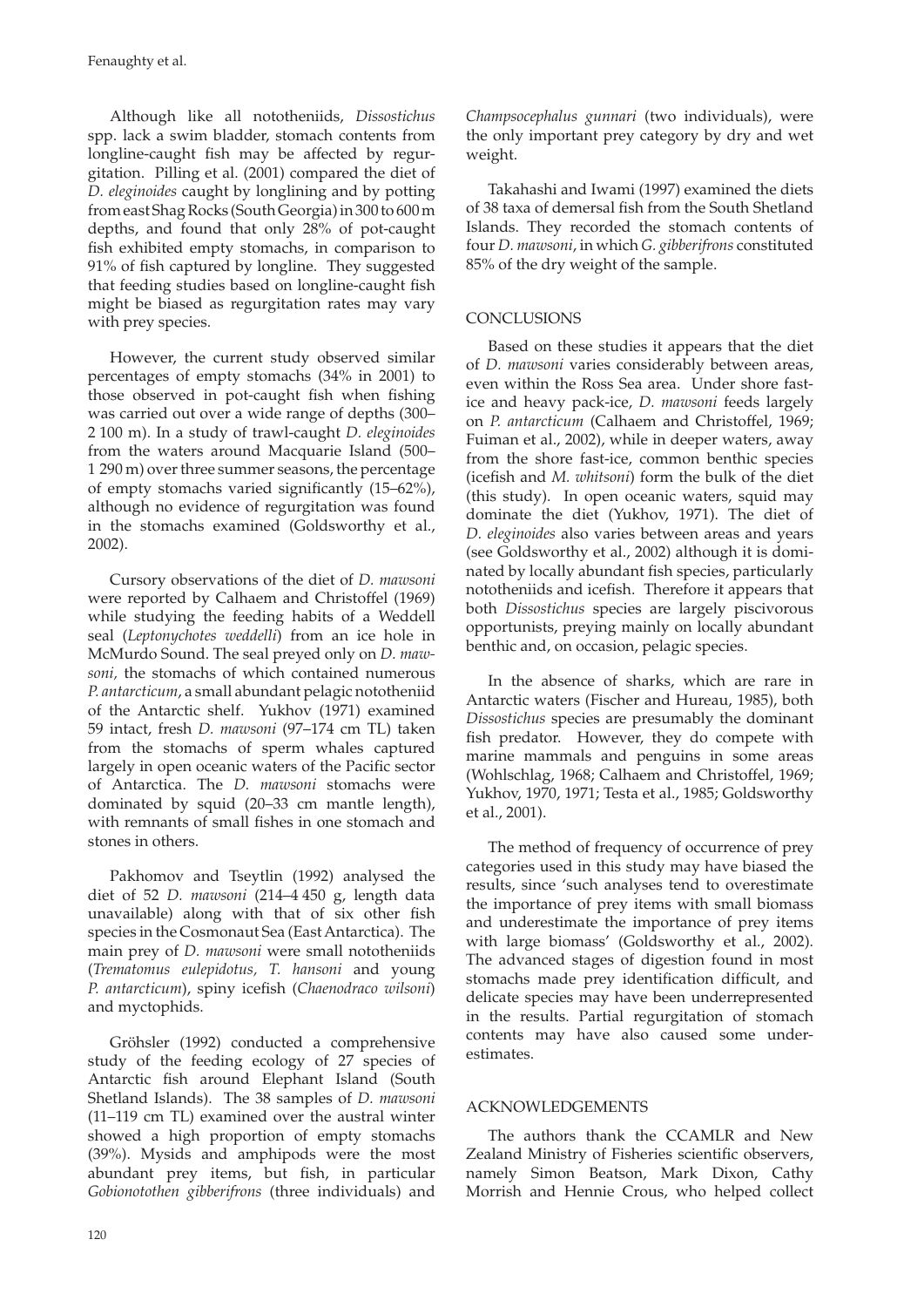the feeding data used in this study. The assistance and cooperation of Sanford Limited in supporting the study as part of its research involvement in the exploratory fishery in the Ross Sea is gratefully acknowledged. Esteban Barrera-Oro, Konstantin Shust and Mary Livingston provided constructive comments on an earlier draft of the manuscript. This work was partially funded by the New Zealand Ministry of Fisheries under research project PAT2000/01.

## REFERENCES

- Brandão, A., D.S. Butterworth, B.P. Watkins and D.G.M. Miller. 2002. A first attempt at an assessment of the Patagonian toothfish (*Dissostichus eleginoides*) resource in the Prince Edward Islands EEZ. *CCAMLR Science, 9:*  11–32.
- Calhaem, I. and D.A. Christoffel. 1969. Some observations of the feeding habits of a Weddell seal, and measurements of its prey, *Dissostichus mawsoni,* at McMurdo Sound, Antarctica. *New Zealand Journal of Marine and Freshwater Research*, 3: 181–190.
- Duhamel, G. 1981. Caractéristiques biologiques des principales espèces de poissons du plateau continental des îles Kerguelen. *Cybium*, 5 (1): 19–32.
- Duhamel, G. and M. Pletikosic. 1983. Données biologiques sur les Nototheniidae des Iles Crozet. *Cybium*, 7 (3): 43–57.
- Eastman J.T. 1993. *Antarctic Fish Biology: Evolution in a Unique Environment*. Academic Press, San Diego, California.
- Fischer, W. and J.-C. Hureau (Eds). 1985. *FAO Species Identification Sheets for Fishery Purposes. Southern Ocean (CCAMLR Convention Area Fishing Areas 48, 58 and 88)*, Vol. I. Prepared and published with the support of the Commission for the Conservation of Antarctic Marine Living Resources. FAO, Rome.
- Fuiman, L.A., R.W. Davis and T.M. Williams. 2002. Behaviour of midwater fishes under the Antarctic ice: observations by a predator. *Marine Biology Online First*: 1–14.
- García de la Rosa, S.B., F. Sánchez and D. Figueroa. 1997. Comparative feeding ecology of Patagonian toothfish (*Dissostichus eleginoides*) in the southwestern Atlantic. *CCAMLR Science*, 4: 105–124.
- Goldsworthy, S.D., X. He, G.N. Tuck, M. Lewis and R. Williams. 2001. Trophic interactions between the Patagonian toothfish, its fishery, and seals and seabirds around Macquarie Island. *Mar. Ecol. Progr. Ser.*, 218: 283–302.
- Goldsworthy, S.D., M. Lewis, R. Williams, X. He, J.W. Young and J. van den Hoff. 2002. Diet of Patagonian toothfish (*Dissostichus eleginoides*) around Macquarie Island, South Pacific Ocean. *New Zealand Journal of Marine and Freshwater Research*, 53: 49–57.
- Gröhsler, T. 1992. Nahrungsökologische Untersuchungen an antarktischen Fischen um Elephant Island unter besonderer Berücksichtigung des Südwinters. Mitt. Inst. Seefisch. *Hamburg*, 47: 1–296 (in German).
- Horn, P.L. 2002. Age and growth of Patagonian toothfi sh (*Dissostichus eleginoides*) and Antarctic toothfish (*D. mawsoni*) in waters from the New Zealand sub-Antarctic to the Ross Sea, Antarctica. *Fish. Res*., 56 (3): 275–287.
- McKenna, J.E. Jr. 1991. Trophic relationships within the Antarctic demersal fish community of South Georgia Island. *Fish. Bull. US*, 89 (4): 643–654.
- Pakhomov, E.A. and V.B. Tseytlin. 1992. Diet of seven species of Antarctic fishes and estimation of their daily rations. *J. Ichthyol*., 32 (1): 138– 146.
- Permitin, Yu.Ye. and M.I. Tarverdiyeva. 1972. The food of some Antarctic fish in the South Georgia area. *Vopr. Ikthiol*., 12 (1): 120–132 (in Russian). Translated as *J. Ichthyol.,* 12 (1): 104–114.
- Pilling, G.M., M.G. Purves, T.M. Daw, D.J. Agnew and J.C. Xavier. 2001. The stomach contents of Patagonian toothfish around South Georgia (South Atlantic). *J. Fish Biol*., 59: 1370–1384.
- Stirling, I. 1971. *Leptonychotes weddelli.* Mammalian Species, 6. The American Society of Mammalogists: 1–6.
- Takahashi, M. and T. Iwami. 1997. The summer diet of demersal fish at the South Shetland Islands. *Ant. Sci*., 9 (4): 407–413.
- Tarverdiyeva, M.I. 1972. Daily food consumption and feeding patterns of the South Georgia cod (*Notothenia rossii marmorata*) and the Patagonian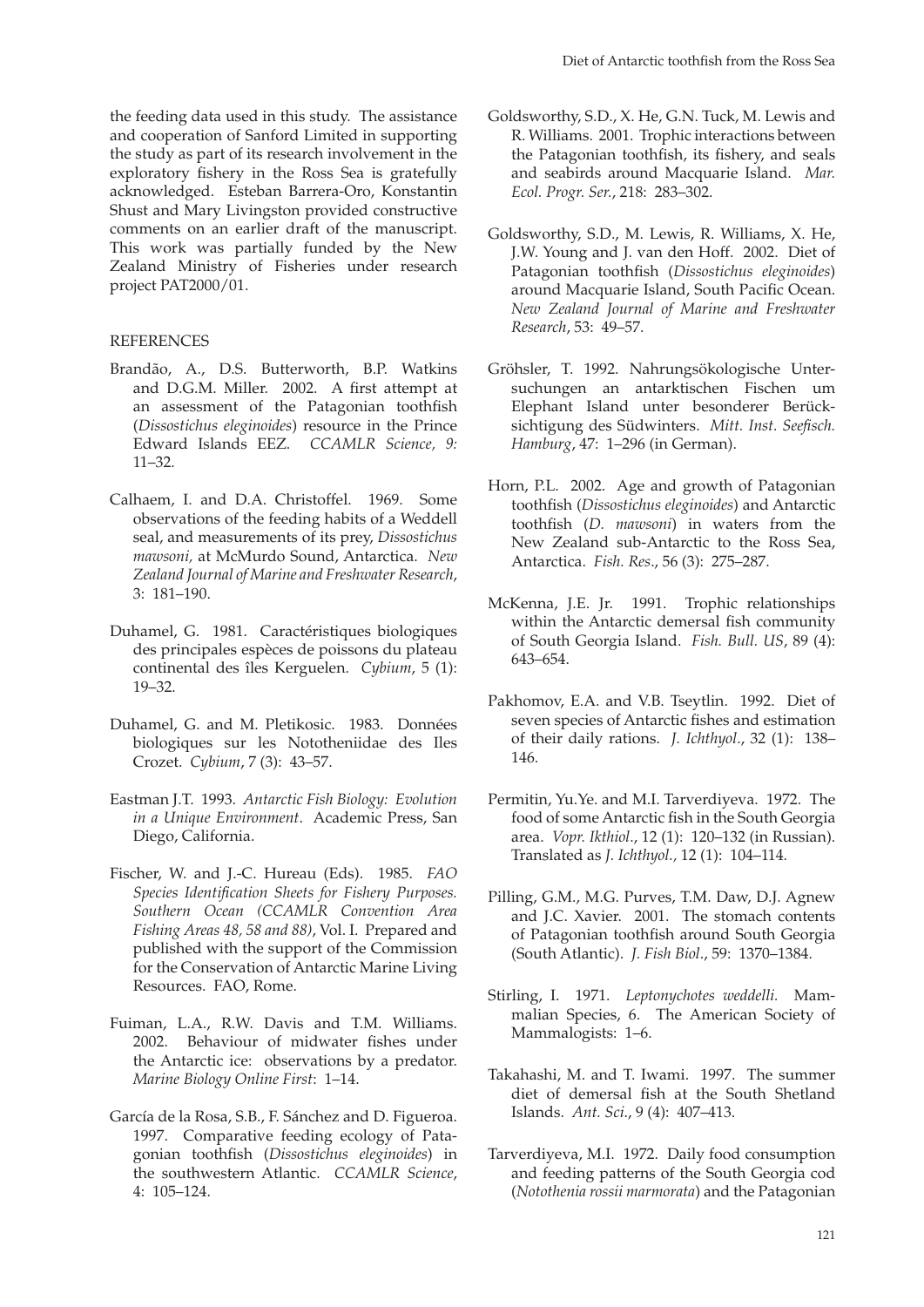toothfish (Dissostichus eleginoides) (Fam. Nototheniidae) in the South Georgia area. *J. Ichthyol*., 12 (4): 684–692.

- Testa, J.W., D.B. Siniff, M.J. Ross and J.D. Winter. 1985. Weddell seal – Antarctic cod interactions in McMurdo Sound, Antarctica. In: Siegfried, W.R., P.R. Condy and R.M. Laws (Eds). *Antarctic Nutrient Cycles and Food Webs*. Springer-Verlag, Berlin: 561–565.
- Wohlschlag, D.E. 1968. Fishes beneath Antarctic ice. *Australian Natural History*, 16: 45–48.
- Yukhov, V.L. 1970. New data on the distribution and biology of *Dissostichus mawsoni* Norman in Antarctic high latitudes. *J. Ichthyol*., 10: 422–424.
- Yukhov, V.L. 1971. The range of *Dissostichus mawsoni* Norman and some features of its biology. *J. Ichthyol*., 11: 8–18.
- Zhivov, V.V. and V.M. Krivoruchko. 1990. On the biology of the Patagonian toothfish, *Dissostichus eleginoides* of the Antarctic part of the Atlantic. *J. Ichthyol.*, 30 (7): 142–146. Translated from *Voprosy ikhtiologii*, 30 (5): 861–864.

## Liste des tableaux

- Tableau 1: Fréquence d'observation (%*F*) des aliments dans le régime alimentaire de *Dissostichus mawsoni* d'échantillons prélevés pendant les saisons de pêche 2001 et 2002 dans la mer de Ross : *n* – nombre d'estomacs contenant chaque aliment; - – niveau taxonomique non identifiable; 0 – absent. (Nota: L'identification et la classification des aliments étaient plus rigoureuses en 2002 qu'en 2001.)
- Tableau 2: Fréquence d'observation (%F) des familles et espèces de poissons (Osteichthyes) identifiées dans le régime alimentaire de *Dissostichus mawsoni* capturé en mer de Ross pendant la saison 2002 : *n* – nombre d'estomacs contenant chaque aliment.

## Liste des figures

- Figure 1: Fréquence des longueurs de *Dissostichus mawsoni* échantillonnés pour l'examen des contenus stomacaux lors des saisons de pêche 2001 et 2002 : *n* – nombre de poissons dans l'échantillon; *x* – longueur moyenne; CV – coefficient de variation.
- Figure 2: (a) Condition de l'estomac (*n* = 3 937) et (b) stade de digestion (*n* = 2 583) de *Dissostichus mawsoni* capturé pendant la saison de pêche 2001.
- Figure 3: (a) Condition de l'estomac (*n* = 5 426) et (b) stade de digestion (*n* = 2 714) de *Dissostichus mawsoni* capturé pendant la saison de pêche 2002.
- Figure 4: Proportion des estomacs de *Dissostichus mawsoni* de la saison de pêche de 2001 contenant chaque catégorie d'aliments par classe de taille. *n* – nombre d'estomacs.
- Figure 5: Proportion des estomacs de *Dissostichus mawsoni* de la saison de pêche de 2002 contenant chaque catégorie d'aliments par classe de taille. *n* – nombre d'estomacs.

### Список таблиц

- Табл. 1: Частота встречаемости (%*F*) объектов питания в рационе *Dissostichus mawsoni*, полученного в море Росса в течение промысловых сезонов 2001 и 2002 гг.: *n* – количество желудков, содержащих каждый объект питания; - – идентификация на таксономическом уровне невозможна; 0 – отсутствует. (Примечание: идентификация и классификация объектов питания в 2002 г. была более строгой, чем в 2001 г.)
- Табл. 2: Частота встречаемости (%*F*) семейств и видов рыб (Osteichthyes), идентифицированных в рационе *Dissostichus mawsoni*, пойманного в море Росса в течение промыслового сезона 2002 г.: *n* – количество желудков, содержащих каждый объект питания.